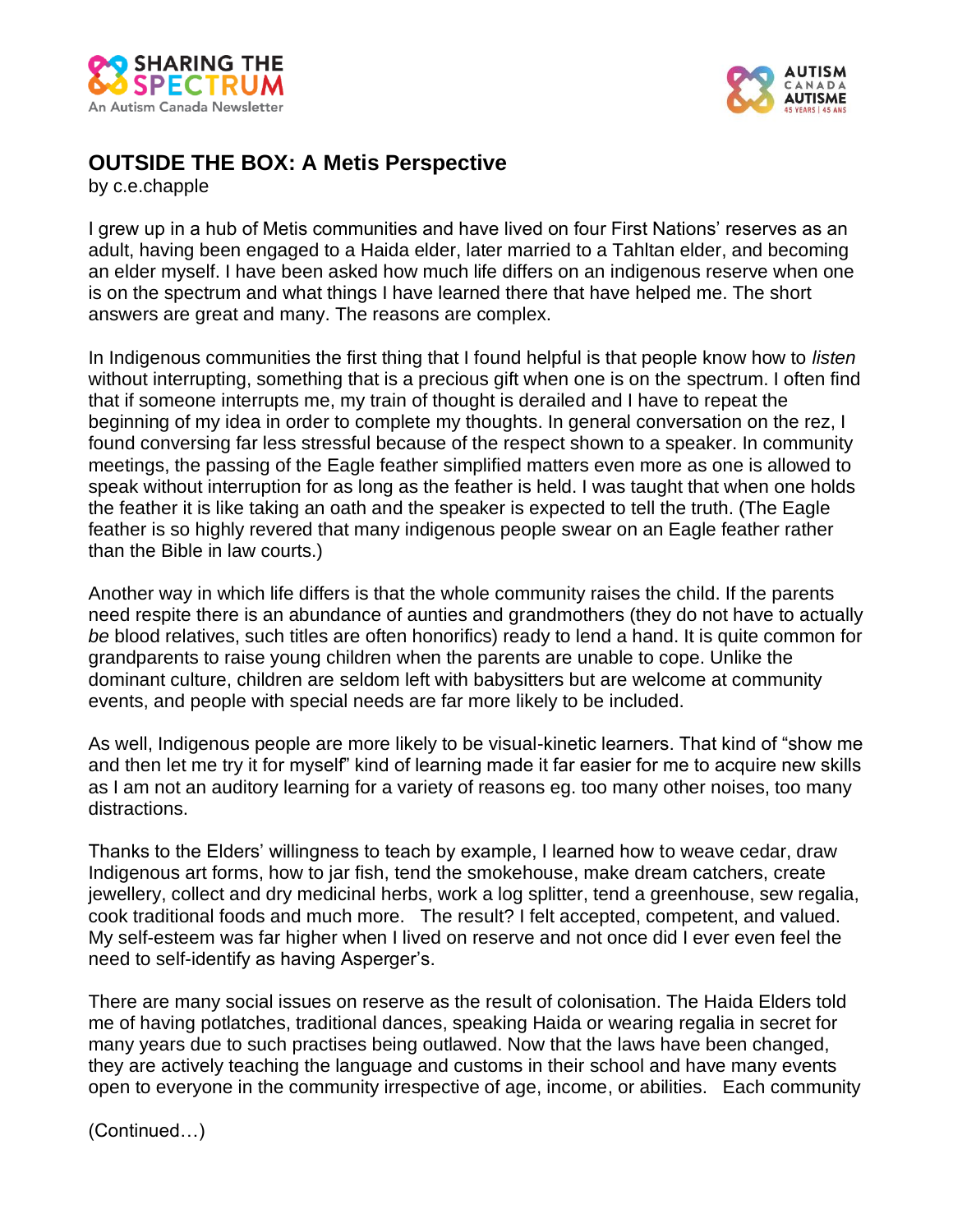



has a community garden and a food bank. During fishing season, salmon are brought to each household. No one goes hungry.

I worked briefly as a teacher's aide in an Anishinaabe fly-in community in Northern Ontario, accessible only by plane or ice road. On that rez, although the language had been preserved, with many Elders speaking only Ojibwe, Cree or Oji-Cree, many traditional customs had been lost, due in large part to residential schools. I was helping with English and teaching about Native culture, showing the students videos of dancing, carving totem poles, and other aspects of life on other reserves. When I brought in my hand drums to show my students, one mother came in to tell me how evil the drums were, that such things were instruments of the Devil. I was saddened by this as that community has been in a state of emergency for a number of years because of the high rate of addictions (eg. Seboxone and gas-sniffing), stemming from loss of culture, limited job opportunities, inadequate housing, and isolation.

Despite the various hurts, the community is trying to heal. No one living there experiences discrimination due to either physical or other disabilities. Every public building has ramps. There are teacher's aides available for every class. Elders are being paired with the youth. Many people are "taken onto the land" where they can learn how to skin animals, preserve food, and much more, all calculated to build self-esteem and pride in who they are. All are welcome.

When I lived on a Tahltan reserve, the band built supportive housing next to the nursing station. The housing was for seniors, and also housed people with FAS, people with alcoholism or other addictions, and people with mobility issues. The reserve had a huge community garden and a greenhouse, both of which I worked in, and I also delivered food to all the Elders in the community and to the people in the supportive housing units. When the salmon were running, fish were delivered to them too. There were many community dinners and everyone was welcome.

The Tahltan held culture camps both in the community and also in their traditional hunting grounds. One year, I was one of only two non-Tahltans flown to Shesley (the only other way to get there was on horseback over difficult terrain) to attend an Elders' gathering where we were housed in wall-tents, fed traditional foods, taught traditional methods of healing, taught dances, and were told stories that had been passed down through the oral tradition. While there, I helped cook and do dishes, and rode on horseback, helping to break trail to the natural hot springs. Again, I learned new skills, and no one was impatient with me. Other culture camps, closer to the rez, were similarly accepting and wonderful to attend, with the playing of traditional games such as Tug-A-War, the Stick Game and Indian Bingo.

As mentioned, I grew up in a hub of Metis communities, and when I began to have children, two of my children attended an Ojibwe daycare. They had both been identified with ADHD and Oppositional-Defiant Disorder, but unlike other subsequent settings, their diagnoses made no difference to how they fit in at the daycare. You see, the approach to children was not punitive in any way. If a child did the wrong thing they were not punished or berated. One of three things occurred instead.

(Continued)